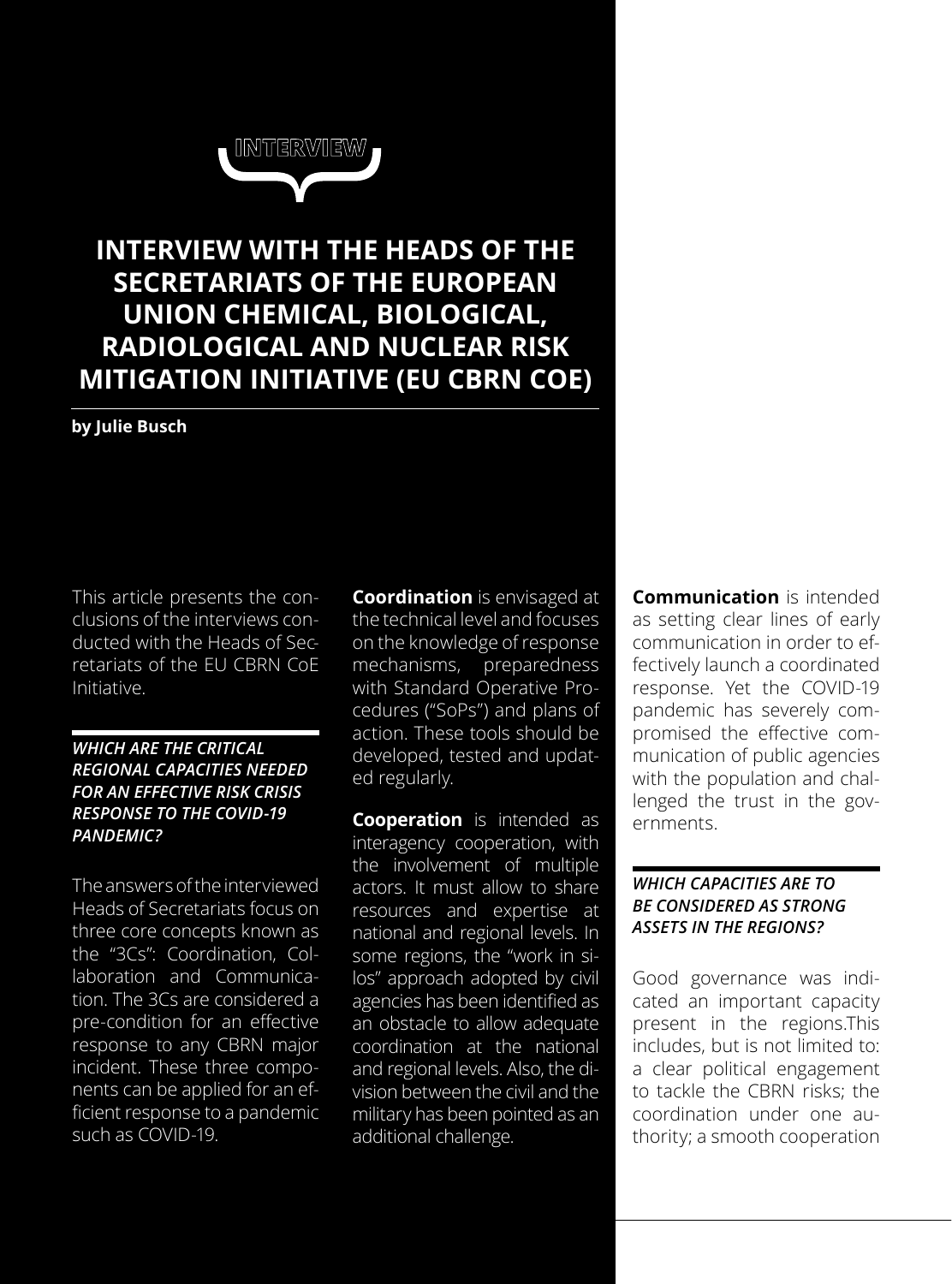between the scientific community and the decision makers and a transparent communication with the public - in particular with young people - based on the good practices observed in neighboring states.

More technical capacities that are present many regions are also considered a great asset, namely: a strong medical infrastructure, well-trained experts in fields linked to CBRN, SoPs already set up to tackle a sanitary crisis (such as Ebola), an adaptable industry in crisis allowing an early production of Personal Protective Equipment ("PPE") and a robust medical surveillance system using artificial intelligence.

# *IN WHICH WAY HAS THE EU CBRN COE INITIATIVE SUPPORTED THE REGION TO ENHANCE CAPACITIES?*

The priorities linked to the COVID-19 crisis response mirror the good practices observed in the different CoE regions: effective communication channels at the regional level; a flexible regional preparedness plan; and the establishment of strong partnerships with the regional industries, policy makers and the scientific community. Raising public awareness on COVID-19 risks and mitigation measures, as well as dispelling misinformation about COV-

ID-19 pandemic and vaccines are also considered priorities.

A wise person once said: "During a crisis, it is too late to exchange business cards." The CoE Initiative has indeed built the infrastructure of interregional communication and cooperation before the onset of the pandemic. In most CoE regions, this allowed for a constant communication amongst National Focal Points throughout 2020 and 2021.

The CBRN CoE also helped build a network of experts from different countries, including the On-Site Assistance experts, who have interacted and exchanged experiences and knowledge based on their respective situations. This resource is considered of tremendous importance.

The Heads of Secretariats indicated several CBRN CoE Projects financed by the European Commission that were particularly helpful in building capacities to deal with the COVID-19 crisis, namely:

- ▶ Project 53 "Strengthening the national legal framework and provision of specialised training on biosafety and biosecurity" (Central Asia Region).
- Project 48 "Improved regional management of outbreaks in the CBRN Cen-

tres of Excellence Partner Countries" (African Atlantic Façade Region).

- Project 46 "Enhancement of CBRN capacities in addressing CBRN risk mitigation concerning CBRN first response, biosafety and biosecurity, awareness raising and legal framework" (South East Asia region).
- Project 88 "Strengthening of CBRN medical preparedness and response capabilities" (South East and Eastern Europe Region).
- ▶ Project 34 "Strengthening capacities in CBRN event response and in chemical and medical emergency" (Middle East Region).
- ▶ Project 33 "Strengthening the national CBRN legal framework and provision of specialized and technical training to enhance CBRN preparedness and response capabilities" (Eastern and Central Africa).

Furthermore, successful projects were implemented in the biorisk area adressing inter-regional needs, namely:

- **MediPIET ["E](https://europa.eu/cbrn-risk-mitigation/projects-pool-page-use-list-page-instead/project-032-ifs_en)stablishment"** of a Mediterranean programme for intervention Epidemiology Training" (Project 32).
- **K** Stronglabs "Preventing biological risks increased by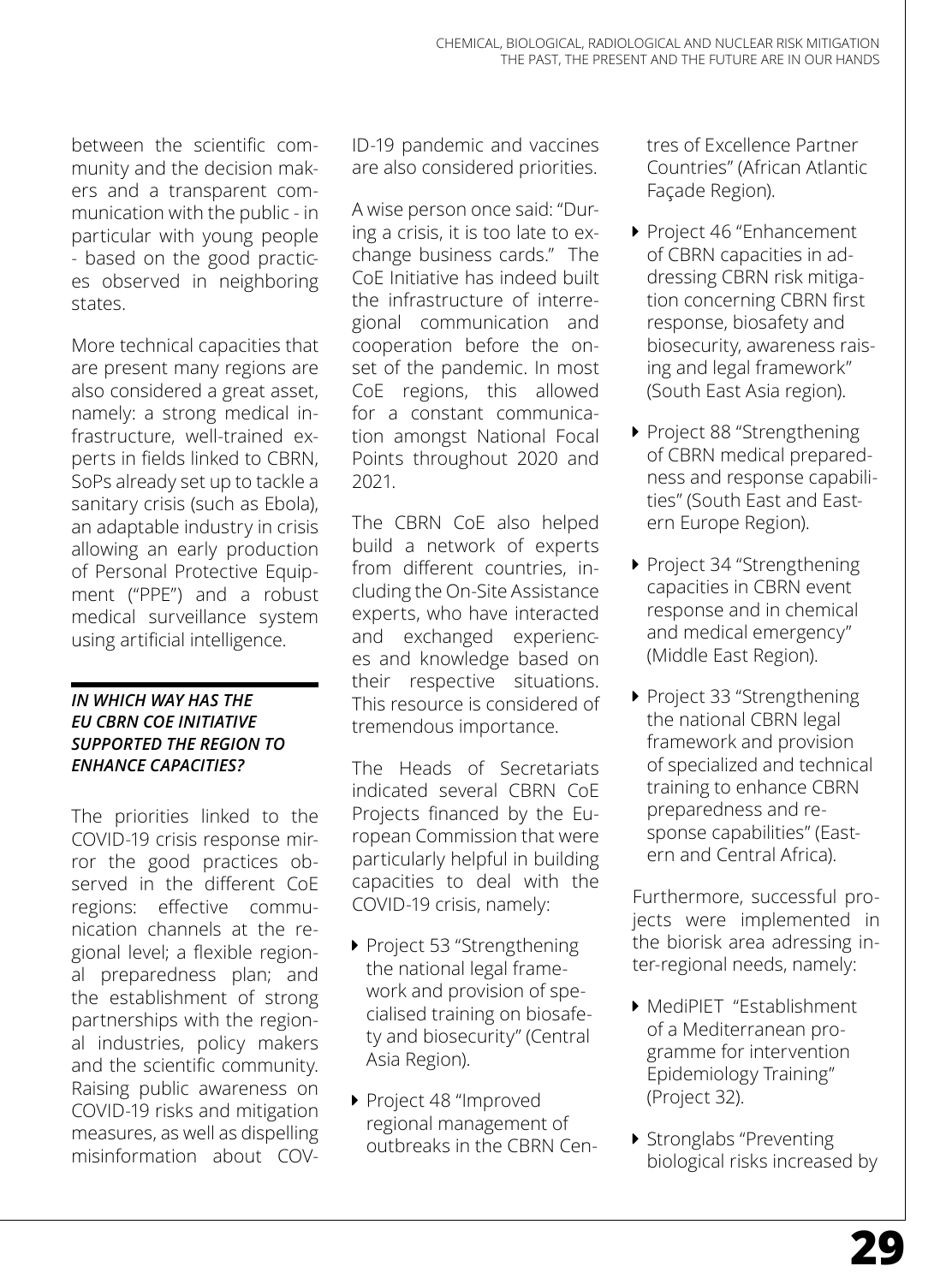environmental and climate change by strengthening public health laboratories" (Project 76).

- $\blacktriangleright$  Medilabsecure "Preventing biological risks increased by environmental and climate change in the Mediterranean, Black Sea and Sahel regions by strengthening institutional capacities in the context of One Health" (Project 75).
- **I** Labplus Africa "Strengthening laboratory capacities in Africa against COVID-19 and other epidemics: from set up in Senegal to scale up in Africa" (Project 85).

#### *WHICH ARE THE FUTURE PRIORITIES THAT COULD BE ADDRESSED WITHIN THE FRAMEWORK OF THE EU COE CBRN INITIATIVE?*

In the coming years the focus should be on the "lessons learned from COVID-19" in the regions, coupled with an international exercise focusing on a handling the pandemic through cross-border cooperation.

Such exercise would be in line with the past field exercises organized within the framework of the EU CBRN Centres of excellence, in particular the "Jeyran" exercise held in Uzbekistan in November 2019 and the " ARZ exercise" held recently in Lebanon in December 2021.

More generally, biosecurity through a multi-sectoral involvement is of interest in all regions. Capacity building in this area should focus on improving biosecurity management with effective tools to enhance capabilities for highly communicable diseases and global catastrophic biological events, such as pandemics.

Raising awareness of the public as well as improving information sharing and coordination of response plans would be also crucial elements to test.

# *With special thanks to the Heads of Secretariats of the CoE Intiative:*

**Ms. Mari Lursmanashvili, Mr. El Hadj Lamine, Mr. Bakhtiyor Gulyamov, Mr. Al Sharif Nasser bin Nasser, Mr. Mohamed Salami, Mr. Camilo Pancratius Cascolan, Mr. Hussein Alharthi** and **Mr. Joseph Maina.**